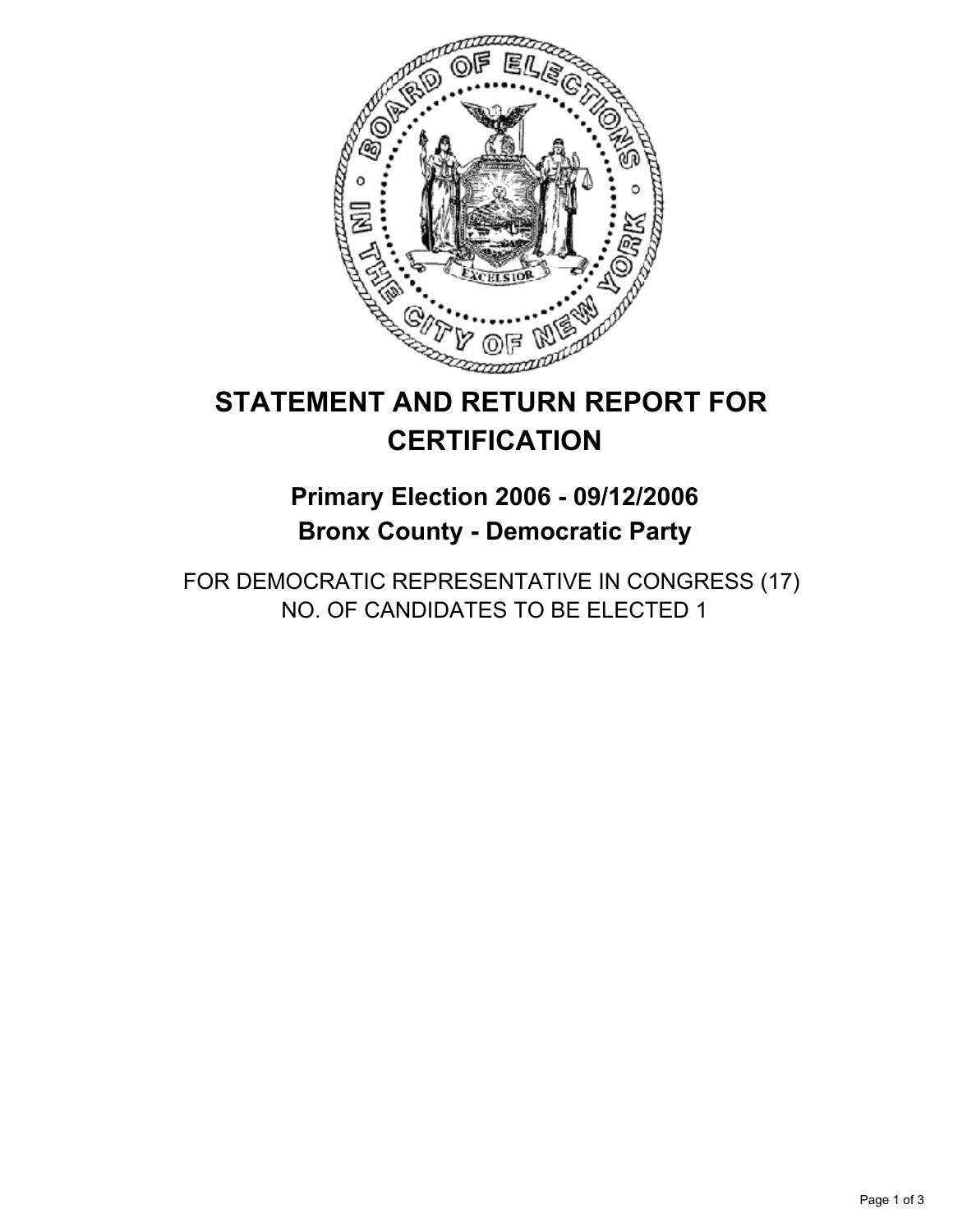

## **ASSEMBLY DISTRICT 78**

| <b>TOTAL VOTES</b>   | 916 |
|----------------------|-----|
| <b>JESSICA FLAGG</b> | 207 |
| <b>ELIOT L ENGEL</b> | 709 |
| <b>AFFIDAVIT</b>     | 14  |
| <b>FEDERAL</b>       | 6   |
| ABSENTEE/MILITARY    | 39  |
| <b>EMERGENCY</b>     | 0   |

#### **ASSEMBLY DISTRICT 80**

| <b>TOTAL VOTES</b>         | 1,446 |
|----------------------------|-------|
| ERIC BERENSTEIN (WRITE-IN) |       |
| <b>JESSICA FLAGG</b>       | 246   |
| ELIOT L ENGEL              | 1,199 |
| AFFIDAVIT                  | 22    |
| FEDERAL                    |       |
| ABSENTEE/MILITARY          | 47    |
| <b>EMERGENCY</b>           | 3     |

## **ASSEMBLY DISTRICT 81**

| <b>EMERGENCY</b>            | 100   |
|-----------------------------|-------|
| ABSENTEE/MILITARY           | 367   |
| <b>FEDERAL</b>              | 97    |
| AFFIDAVIT                   | 108   |
| ELIOT L ENGEL               | 6,222 |
| <b>JESSICA FLAGG</b>        | 1,694 |
| JEFFREY DINOWITZ (WRITE-IN) |       |
| <b>TOTAL VOTES</b>          | 7,917 |

#### **ASSEMBLY DISTRICT 82**

| <b>EMERGENCY</b>     |  |
|----------------------|--|
| ABSENTEE/MILITARY    |  |
| <b>FEDERAL</b>       |  |
| <b>AFFIDAVIT</b>     |  |
| <b>ELIOT L ENGEL</b> |  |
| <b>JESSICA FLAGG</b> |  |
| <b>TOTAL VOTES</b>   |  |

#### **ASSEMBLY DISTRICT 83**

| <b>EMERGENCY</b>     |       |
|----------------------|-------|
| ABSENTEE/MILITARY    | 200   |
| <b>FEDERAL</b>       | 19    |
| AFFIDAVIT            | 87    |
| <b>ELIOT L ENGEL</b> | 4,031 |
| <b>JESSICA FLAGG</b> | 1,111 |
| SEAN PAUL (WRITE-IN) |       |
| <b>TOTAL VOTES</b>   | 5,143 |
|                      |       |